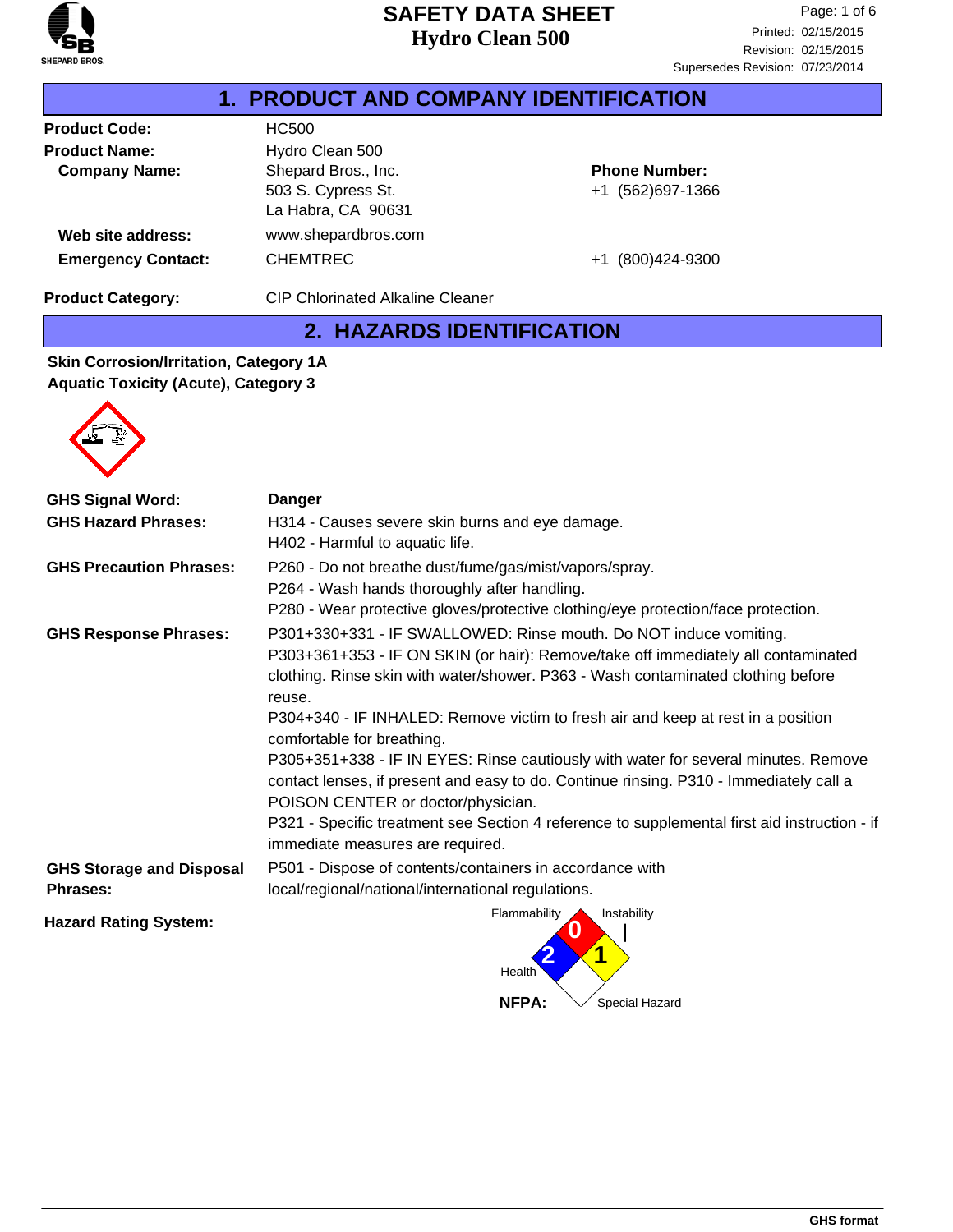

| <b>Potential Health Effects</b><br>(Acute and Chronic): |                     | Chronic: Effects may be delayed. No information found. |                                                                                                                                                                                                                                                                              |
|---------------------------------------------------------|---------------------|--------------------------------------------------------|------------------------------------------------------------------------------------------------------------------------------------------------------------------------------------------------------------------------------------------------------------------------------|
| Inhalation:                                             |                     |                                                        | Harmful if inhaled. Causes severe irritation of upper respiratory tract with coughing,<br>burns, breathing difficulty, and possible coma. Irritation may lead to chemical<br>pneumonitis and pulmonary edema. Causes chemical burns to the respiratory tract.                |
| <b>Skin Contact:</b>                                    |                     |                                                        | Causes severe skin irritation. Can cause severe injury (reddening and swelling). May<br>cause deep, penetrating ulcers of the skin. Can cause chemical burn.                                                                                                                 |
| <b>Eye Contact:</b>                                     |                     | cornea. Eye damage may be delayed.                     | Causes redness and pain. Causes severe eye burns. Causes serious eye damage. May<br>cause irreversible eye injury. Contact may cause ulceration of the conjunctiva and                                                                                                       |
| Ingestion:                                              |                     |                                                        | Harmful if swallowed. Can burn mouth, throat and stomach. Causes gastrointestinal tract<br>burns. May cause severe and permanent damage to the digestive tract. May cause<br>perforation of the digestive tract. May cause systemic effects.                                 |
|                                                         |                     |                                                        | <b>3. COMPOSITION/INFORMATION ON INGREDIENTS</b>                                                                                                                                                                                                                             |
| CAS#                                                    |                     | <b>Hazardous Components (Chemical Name)</b>            | <b>Concentration</b>                                                                                                                                                                                                                                                         |
| 1310-58-3                                               | Potassium hydroxide |                                                        | $10.0 - 15.0 %$                                                                                                                                                                                                                                                              |
| 7681-52-9                                               | Sodium hypochlorite |                                                        | $1.00 - 2.00 %$                                                                                                                                                                                                                                                              |
| <b>4. FIRST AID MEASURES</b>                            |                     |                                                        |                                                                                                                                                                                                                                                                              |
| <b>Emergency and First Aid</b><br><b>Procedures:</b>    |                     |                                                        |                                                                                                                                                                                                                                                                              |
| In Case of Inhalation:                                  |                     |                                                        | Remove from exposure and move to fresh air immediately. If breathing is difficult, give<br>oxygen. If breathing has ceased apply artificial respiration using oxygen and a suitable<br>mechanical device such as a bag and a mask. Get medical attention immediately.        |
| In Case of Skin Contact:                                |                     |                                                        | Flush skin with plenty of water for at least 15 minutes while removing contaminated<br>clothing and shoes. Gently wash with plenty of soap and water. Wash contaminated<br>clothing separately before reuse. Get medical advice/attention.                                   |
| In Case of Eye Contact:                                 |                     |                                                        | Flush eyes with plenty of water for at least 15 minutes, occasionally lifting the upper and<br>lower eyelids. Remove contact lenses, if present and easy to do after 5 minutes and<br>continue rinsing for an additional 15 minutes. Get immediate medical advice/attention. |
| In Case of Ingestion:                                   |                     | immediately.                                           | Do NOT induce vomiting. If victim is conscious and alert, give 2-4 cupfuls of milk or<br>water. Never give anything by mouth to an unconscious person. Get medical aid                                                                                                       |
| <b>Note to Physician:</b>                               |                     | attendance.                                            | Treat symptomatically and supportively. Show this safety data sheet to the doctor in                                                                                                                                                                                         |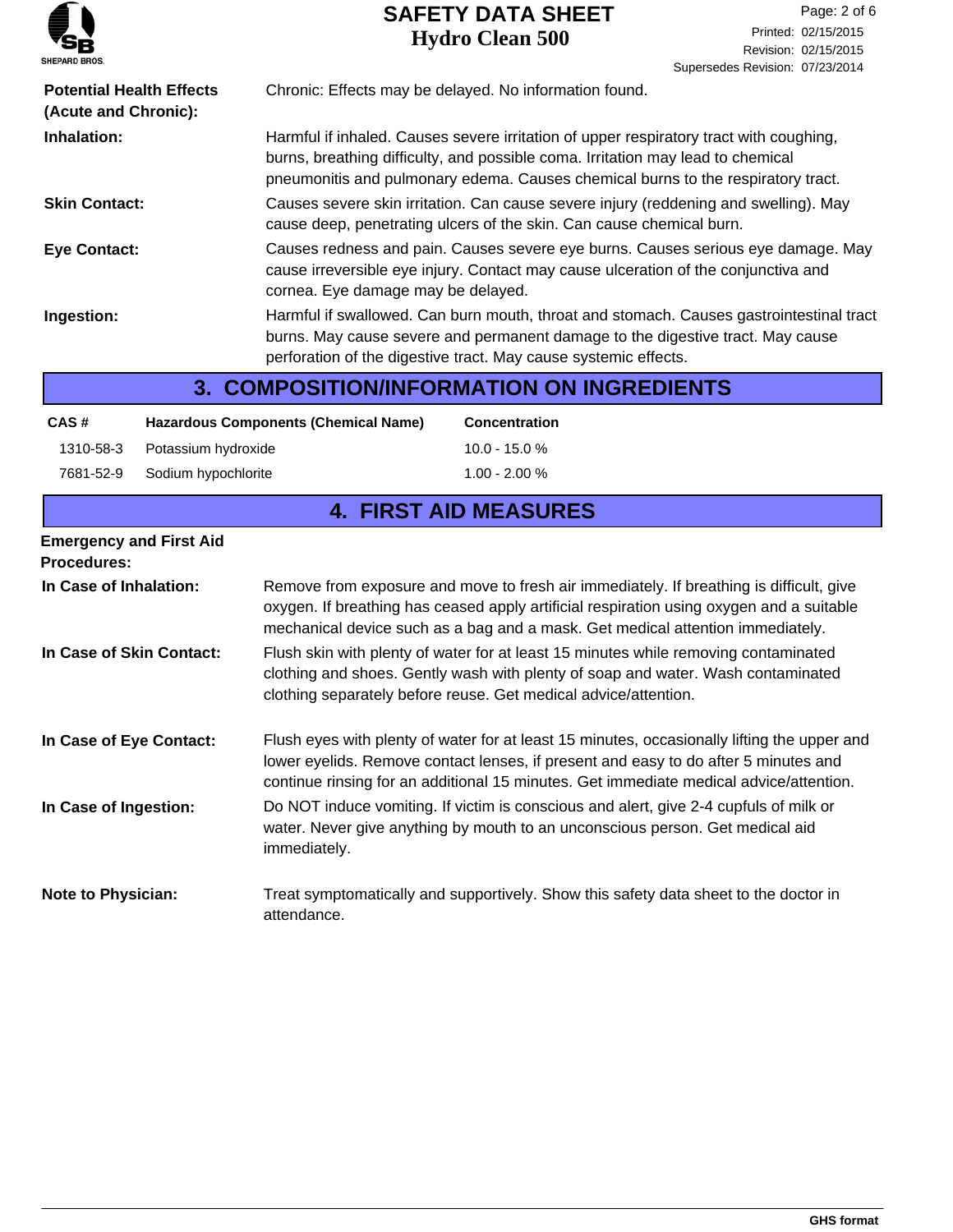

# **5. FIRE FIGHTING MEASURES**

| <b>Flash Pt:</b>                                                                                  | <b>NA</b>                                                                                                                                                                                                                                                                                                                                                                                            |                                                                                                                                                                                                                                                                                                                                                                                                                                                                                                                                                                                             |  |
|---------------------------------------------------------------------------------------------------|------------------------------------------------------------------------------------------------------------------------------------------------------------------------------------------------------------------------------------------------------------------------------------------------------------------------------------------------------------------------------------------------------|---------------------------------------------------------------------------------------------------------------------------------------------------------------------------------------------------------------------------------------------------------------------------------------------------------------------------------------------------------------------------------------------------------------------------------------------------------------------------------------------------------------------------------------------------------------------------------------------|--|
| <b>Explosive Limits:</b>                                                                          | LEL: No data.                                                                                                                                                                                                                                                                                                                                                                                        | UEL: No data.                                                                                                                                                                                                                                                                                                                                                                                                                                                                                                                                                                               |  |
| <b>Autoignition Pt:</b>                                                                           | No data.                                                                                                                                                                                                                                                                                                                                                                                             |                                                                                                                                                                                                                                                                                                                                                                                                                                                                                                                                                                                             |  |
|                                                                                                   | Suitable Extinguishing Media: Use foam, carbon dioxide, or water spray when fighting fires involving this material.                                                                                                                                                                                                                                                                                  |                                                                                                                                                                                                                                                                                                                                                                                                                                                                                                                                                                                             |  |
| <b>Unsuitable Extinguishing</b><br>Media:                                                         | Do not use dry chemical extinguisher containing ammonium compounds.                                                                                                                                                                                                                                                                                                                                  |                                                                                                                                                                                                                                                                                                                                                                                                                                                                                                                                                                                             |  |
| <b>Fire Fighting Instructions:</b>                                                                | As in any fire, wear a self-contained breathing apparatus in pressure-demand,<br>MSHA/NIOSH approved (or equivalent), and full protective gear. Use water spray to<br>keep fire-exposed containers cool. During a fire, irritating and highly toxic gases may be<br>generated by thermal decomposition or combustion. Wear appropriate protective clothing<br>to prevent contact with skin and eyes. |                                                                                                                                                                                                                                                                                                                                                                                                                                                                                                                                                                                             |  |
| <b>Flammable Properties and</b><br>Hazards:                                                       | Contact of this product with many "active" metals such as aluminum, copper and zinc,<br>can cause formation of flammable hydrogen gas. High temperatures and fire conditions<br>can result in the formation of carbon monoxide and carbon dioxide, and oxides of:<br>chlorine, hydrogen chloride, potassium.                                                                                         |                                                                                                                                                                                                                                                                                                                                                                                                                                                                                                                                                                                             |  |
| <b>6. ACCIDENTAL RELEASE MEASURES</b>                                                             |                                                                                                                                                                                                                                                                                                                                                                                                      |                                                                                                                                                                                                                                                                                                                                                                                                                                                                                                                                                                                             |  |
| <b>Protective Precautions,</b><br><b>Protective Equipment and</b><br><b>Emergency Procedures:</b> |                                                                                                                                                                                                                                                                                                                                                                                                      | Use proper personal protective equipment as indicated in Section 8.                                                                                                                                                                                                                                                                                                                                                                                                                                                                                                                         |  |
| <b>Environmental Precautions:</b>                                                                 |                                                                                                                                                                                                                                                                                                                                                                                                      | Do not let product enter drains, sewers, watersheds or water systems.                                                                                                                                                                                                                                                                                                                                                                                                                                                                                                                       |  |
| <b>Steps To Be Taken In Case</b><br><b>Material Is Released Or</b><br>Spilled:                    |                                                                                                                                                                                                                                                                                                                                                                                                      | Use proper personal protective equipment as indicated in Section 8.<br>Spills/Leaks: Provide ventilation. Isolate hazard area. Keep unnecessary and<br>unprotected personnel from entering. ELIMINATE all ignition sources (no smoking,<br>flares, sparks or flames in immediate area). Contain spill using an inert diking material.<br>Transfer material into an approved container for possible recovery and reuse or for<br>disposal. Do not contaminate spill material with any organic materials, ammonia,<br>ammonium salts or urea. Do not let this chemical enter the environment. |  |
| <b>7. HANDLING AND STORAGE</b>                                                                    |                                                                                                                                                                                                                                                                                                                                                                                                      |                                                                                                                                                                                                                                                                                                                                                                                                                                                                                                                                                                                             |  |
| <b>Precautions To Be Taken in</b><br>Handling:                                                    | and flame.                                                                                                                                                                                                                                                                                                                                                                                           | Read label before use. Use with adequate ventilation. Handle in accordance with good<br>industrial hygiene and safety practices. Wash thoroughly after handling. Do not get in<br>eyes, on skin, or on clothing. Discard contaminated shoes. Keep away from heat, sparks                                                                                                                                                                                                                                                                                                                    |  |
| <b>Precautions To Be Taken in</b><br>Storing:                                                     | sunlight.                                                                                                                                                                                                                                                                                                                                                                                            | Store in a cool, dry, well-ventilated area away from incompatible substances. Keep<br>container closed when not in use. Store in a tightly closed container. Protect containers<br>against damage. Store away from heat. Store away from sparks, flames. Protect from                                                                                                                                                                                                                                                                                                                       |  |
| <b>Other Precautions:</b>                                                                         | reach of children.                                                                                                                                                                                                                                                                                                                                                                                   | Handle in accordance with good industrial hygiene and safety practices. Keep out of                                                                                                                                                                                                                                                                                                                                                                                                                                                                                                         |  |

### **8. EXPOSURE CONTROLS/PERSONAL PROTECTION**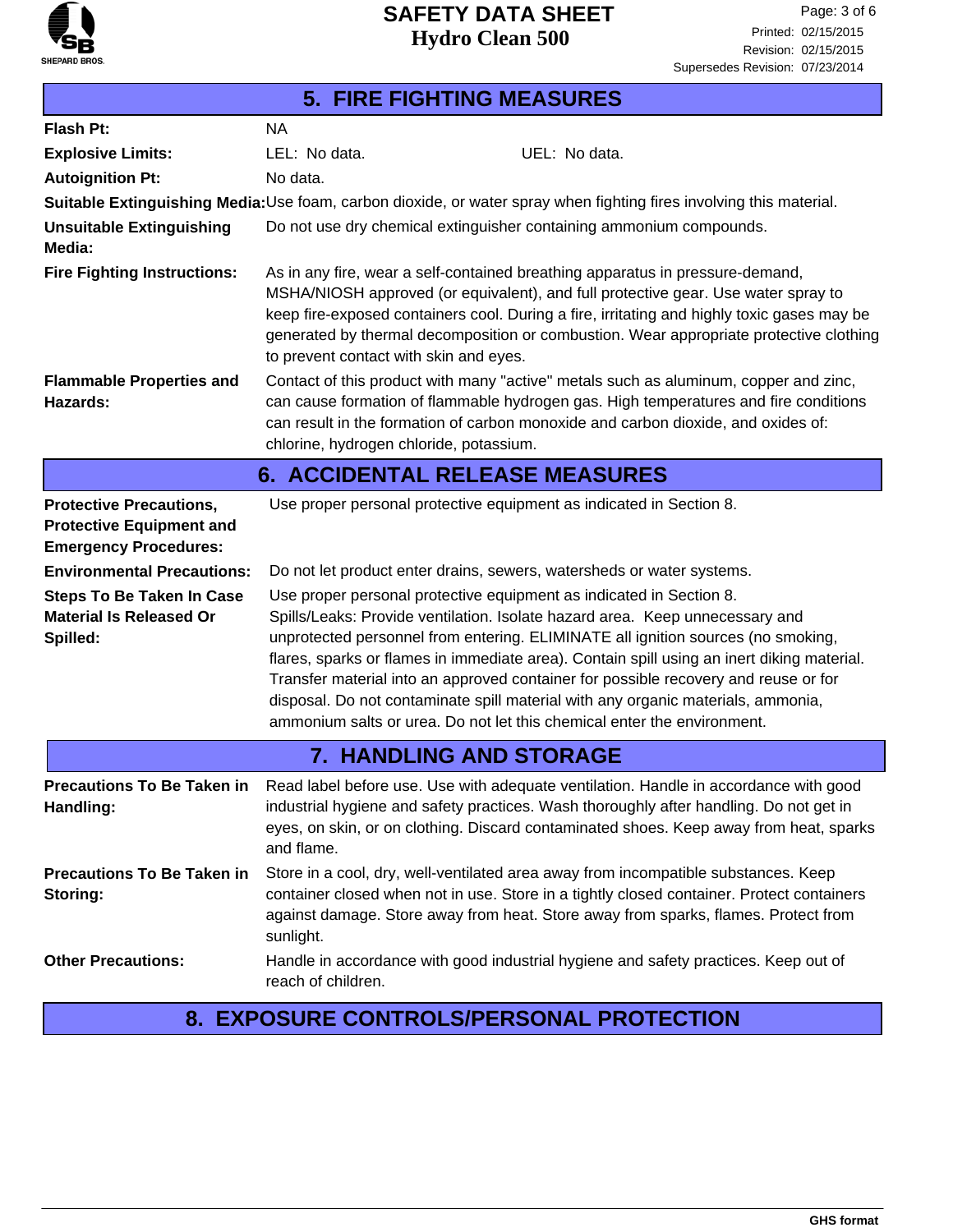

Revision: 02/15/2015 Printed: 02/15/2015 Page: 4 of 6

|                                                    |                                   |                                         |                                                                                                  |                                                                                                                                                                                      | Supersedes Revision: 07/23/2014 |  |
|----------------------------------------------------|-----------------------------------|-----------------------------------------|--------------------------------------------------------------------------------------------------|--------------------------------------------------------------------------------------------------------------------------------------------------------------------------------------|---------------------------------|--|
| CAS#                                               | <b>Partial Chemical Name</b>      |                                         | <b>OSHA TWA</b>                                                                                  | <b>ACGIH TWA</b>                                                                                                                                                                     | <b>Other Limits</b>             |  |
| 1310-58-3                                          | Potassium hydroxide               |                                         | PEL: 2 mg/m3                                                                                     | CEIL: 2 mg/m3                                                                                                                                                                        | No data.                        |  |
| 7681-52-9                                          | Sodium hypochlorite               |                                         | PEL: 0.5 ppm as Cl2<br>STEL: 1 ppm as Cl2                                                        | TLV: 0.5 ppm as Cl2<br>STEL: 1 ppm as Cl2                                                                                                                                            | No data.                        |  |
| <b>Respiratory Equipment</b><br>(Specify Type):    |                                   | approved respirator.                    |                                                                                                  | Avoid breathing vapors and mists. If ventilation is not sufficient to effectively prevent<br>buildup of vapors or mists and the exposure limit is exceeded, use a NIOSH/MSHA         |                                 |  |
|                                                    | <b>Eye Protection:</b>            |                                         | Wear chemical splash goggles and a full-face shield where there is potential for eye<br>contact. |                                                                                                                                                                                      |                                 |  |
| <b>Protective Gloves:</b>                          |                                   | gloves.                                 |                                                                                                  | Wear appropriate protective gloves to prevent skin exposure. Rubber or neoprene                                                                                                      |                                 |  |
|                                                    | <b>Other Protective Clothing:</b> | Chemical resistant apron.               |                                                                                                  | Wear appropriate protective clothing to prevent skin exposure. Chemical resistant boots.                                                                                             |                                 |  |
| <b>Engineering Controls</b><br>(Ventilation etc.): |                                   |                                         | equipped with an eyewash facility and a safety shower.                                           | Use adequate general or local exhaust ventilation to minimize exposure levels. Use<br>explosion-proof ventilation equipment. Facilities storing or utilizing this material should be |                                 |  |
|                                                    |                                   |                                         | 9. PHYSICAL AND CHEMICAL PROPERTIES                                                              |                                                                                                                                                                                      |                                 |  |
| <b>Physical States:</b>                            |                                   | [ ] Gas                                 | [X] Liquid<br>[ ] Solid                                                                          |                                                                                                                                                                                      |                                 |  |
| <b>Appearance and Odor:</b>                        |                                   | Odor: chlorine-like.                    | Appearance: Clear. Yellowish. Liquid.                                                            |                                                                                                                                                                                      |                                 |  |
| <b>Melting Point:</b>                              |                                   | $<$ 32.0 F (0 C)                        |                                                                                                  |                                                                                                                                                                                      |                                 |  |
| <b>Boiling Point:</b>                              |                                   | $> 212$ F (100 C)                       |                                                                                                  |                                                                                                                                                                                      |                                 |  |
| <b>Autoignition Pt:</b>                            |                                   | No data.                                |                                                                                                  |                                                                                                                                                                                      |                                 |  |
| <b>Flash Pt:</b>                                   |                                   | NA                                      |                                                                                                  |                                                                                                                                                                                      |                                 |  |
| <b>Explosive Limits:</b>                           |                                   | LEL: No data.                           |                                                                                                  | UEL: No data.                                                                                                                                                                        |                                 |  |
|                                                    | Specific Gravity (Water = 1):     | ~1.21                                   |                                                                                                  |                                                                                                                                                                                      |                                 |  |
| $mm Hg$ ):                                         | Vapor Pressure (vs. Air or        | No data.                                |                                                                                                  |                                                                                                                                                                                      |                                 |  |
|                                                    | Vapor Density (vs. $Air = 1$ ):   | No data.                                |                                                                                                  |                                                                                                                                                                                      |                                 |  |
| <b>Evaporation Rate:</b>                           |                                   | No data.                                |                                                                                                  |                                                                                                                                                                                      |                                 |  |
| <b>Solubility in Water:</b>                        |                                   | Complete                                |                                                                                                  |                                                                                                                                                                                      |                                 |  |
| pH:                                                |                                   | 12.5 - (1% soln)                        |                                                                                                  |                                                                                                                                                                                      |                                 |  |
| <b>Percent Volatile:</b>                           |                                   | No data.                                |                                                                                                  |                                                                                                                                                                                      |                                 |  |
|                                                    |                                   | Molecular Formula & Weight: PROPRIETARY | 0.0                                                                                              |                                                                                                                                                                                      |                                 |  |
|                                                    |                                   |                                         | <b>10. STABILITY AND REACTIVITY</b>                                                              |                                                                                                                                                                                      |                                 |  |
| <b>Reactivity:</b>                                 |                                   |                                         |                                                                                                  | Contact of this product with many "active" metals such as aluminum, copper and zinc,                                                                                                 |                                 |  |

| <b>Reactivity:</b>                                   | Contact of this product with many "active" metals such as aluminum, copper and zinc,<br>can cause formation of flammable hydrogen gas.                                                                       |
|------------------------------------------------------|--------------------------------------------------------------------------------------------------------------------------------------------------------------------------------------------------------------|
| <b>Stability:</b>                                    | Unstable [ ]<br>Stable $[X]$                                                                                                                                                                                 |
| <b>Conditions To Avoid -</b><br>Instability:         | Incompatible materials, Excess heat.                                                                                                                                                                         |
| Avoid:                                               | Incompatibility - Materials To Strong acids, Contact of this product with many "active" metals such as aluminum,<br>copper and zinc, can cause formation of flammable hydrogen gas.                          |
|                                                      | Hazardous Decomposition Or High temperatures and flames may produce: Toxic chlorine, Carbon monoxide, hydrogen                                                                                               |
| <b>Byproducts:</b>                                   | chloride, Oxides of potassium, oxides of phosphorus, sodium oxide. Contact of this<br>product with many "active" metals such as aluminum, copper and zinc, can cause<br>formation of flammable hydrogen gas. |
| <b>Possibility of Hazardous</b><br><b>Reactions:</b> | Will occur $\begin{bmatrix} 1 \\ 1 \end{bmatrix}$ Will not occur $[X]$                                                                                                                                       |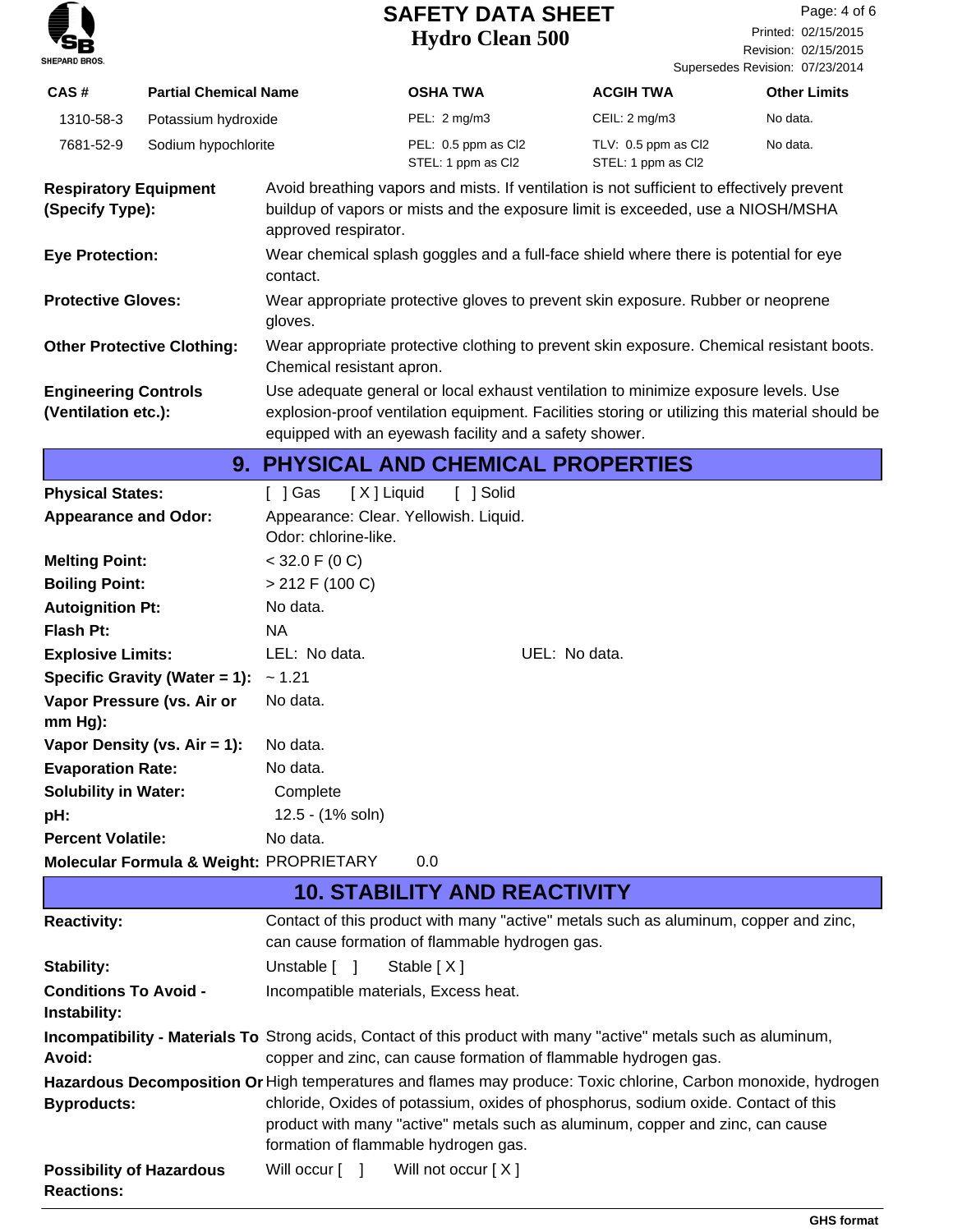

**Conditions To Avoid -** No data available. **Hazardous Reactions:**

|                                              | <b>11. TOXICOLOGICAL INFORMATION</b>                                                                                                                                                                                                                                                                                                                                                                                                                                                |  |
|----------------------------------------------|-------------------------------------------------------------------------------------------------------------------------------------------------------------------------------------------------------------------------------------------------------------------------------------------------------------------------------------------------------------------------------------------------------------------------------------------------------------------------------------|--|
| <b>Toxicological Information:</b>            | Epidemiology: No information available.<br>Teratogenicity: No information available.<br>Reproductive Effects: No data available.<br>Mutagenicity: No information available.<br>Neurotoxicity: No data available.<br>Other Studies: CAS# 1310-58-3:<br>Acute toxicity, LD50, Oral, Rat, 273 mg/kg                                                                                                                                                                                    |  |
|                                              | Other Studies: CAS# 7681-52-9:                                                                                                                                                                                                                                                                                                                                                                                                                                                      |  |
|                                              | Acute toxicity, LD50, Oral, Mouse, 5800 mg/kg                                                                                                                                                                                                                                                                                                                                                                                                                                       |  |
| <b>Irritation or Corrosion:</b>              | Other Studies: CAS# 1310-58-3:<br>Standard Draize Test, Skin, Species: Rabbit, 50.0 mg, 24H                                                                                                                                                                                                                                                                                                                                                                                         |  |
|                                              | Other Studies: CAS# 7681-52-9:                                                                                                                                                                                                                                                                                                                                                                                                                                                      |  |
|                                              | Standard Draize Test, Eyes, Species: Rabbit, 1.310 mg                                                                                                                                                                                                                                                                                                                                                                                                                               |  |
| <b>Carcinogenicity/Other</b><br>Information: | CAS# 1310-58-3: Not listed by ACGIH, IARC, NTP, or CA Prop 65.<br>CAS# 7681-52-9: Not listed by ACGIH, IARC, NTP, or CA Prop 65.                                                                                                                                                                                                                                                                                                                                                    |  |
| Carcinogenicity:                             | NTP? No<br>IARC Monographs? No<br><b>OSHA Regulated? No</b>                                                                                                                                                                                                                                                                                                                                                                                                                         |  |
|                                              | <b>12. ECOLOGICAL INFORMATION</b>                                                                                                                                                                                                                                                                                                                                                                                                                                                   |  |
| <b>General Ecological</b><br>Information:    | Environmental: No information found.<br>Physical: No information found.<br>Other: Do not empty into drains.                                                                                                                                                                                                                                                                                                                                                                         |  |
| <b>Results of PBT and vPvB</b>               | Other Studies: CAS# 1310-58-3:                                                                                                                                                                                                                                                                                                                                                                                                                                                      |  |
| assessment:                                  | LC50, Western Mosquitofish (Gambina affinis), adult(s), 80000 ug/L, 96H, Mortality                                                                                                                                                                                                                                                                                                                                                                                                  |  |
|                                              | Other Studies: CAS# 7681-52-9:                                                                                                                                                                                                                                                                                                                                                                                                                                                      |  |
|                                              | LC50, Rainbow trout (Oncorhynchus mykiss), 59.00 ug/L, 96H, Mortality                                                                                                                                                                                                                                                                                                                                                                                                               |  |
|                                              | LC50, Water Flea (Daphnia magna), 32.00 ug/L, 48H, Mortality                                                                                                                                                                                                                                                                                                                                                                                                                        |  |
|                                              | LC50, Bleak (Alburnus alburnus), 30000 - 35000 ug/L, 96H, Mortality                                                                                                                                                                                                                                                                                                                                                                                                                 |  |
| <b>Persistence and</b><br>Degradability:     | No data available.                                                                                                                                                                                                                                                                                                                                                                                                                                                                  |  |
| <b>Bioaccumulative Potential:</b>            | No data available.                                                                                                                                                                                                                                                                                                                                                                                                                                                                  |  |
| <b>Mobility in Soil:</b>                     | No data available.                                                                                                                                                                                                                                                                                                                                                                                                                                                                  |  |
|                                              | <b>13. DISPOSAL CONSIDERATIONS</b>                                                                                                                                                                                                                                                                                                                                                                                                                                                  |  |
| <b>Waste Disposal Method:</b>                | Chemical waste generators must determine whether a discarded chemical is classified<br>as a hazardous waste. US EPA guidelines for the classification determination are listed<br>in 40 CFR Parts 261. Additionally, waste generators must consult state and local<br>hazardous waste regulations to ensure complete and accurate classification. Observe all<br>federal, state, and local environmental regulations.<br>RCRA P-Series: None listed.<br>RCRA U-Series: None listed. |  |